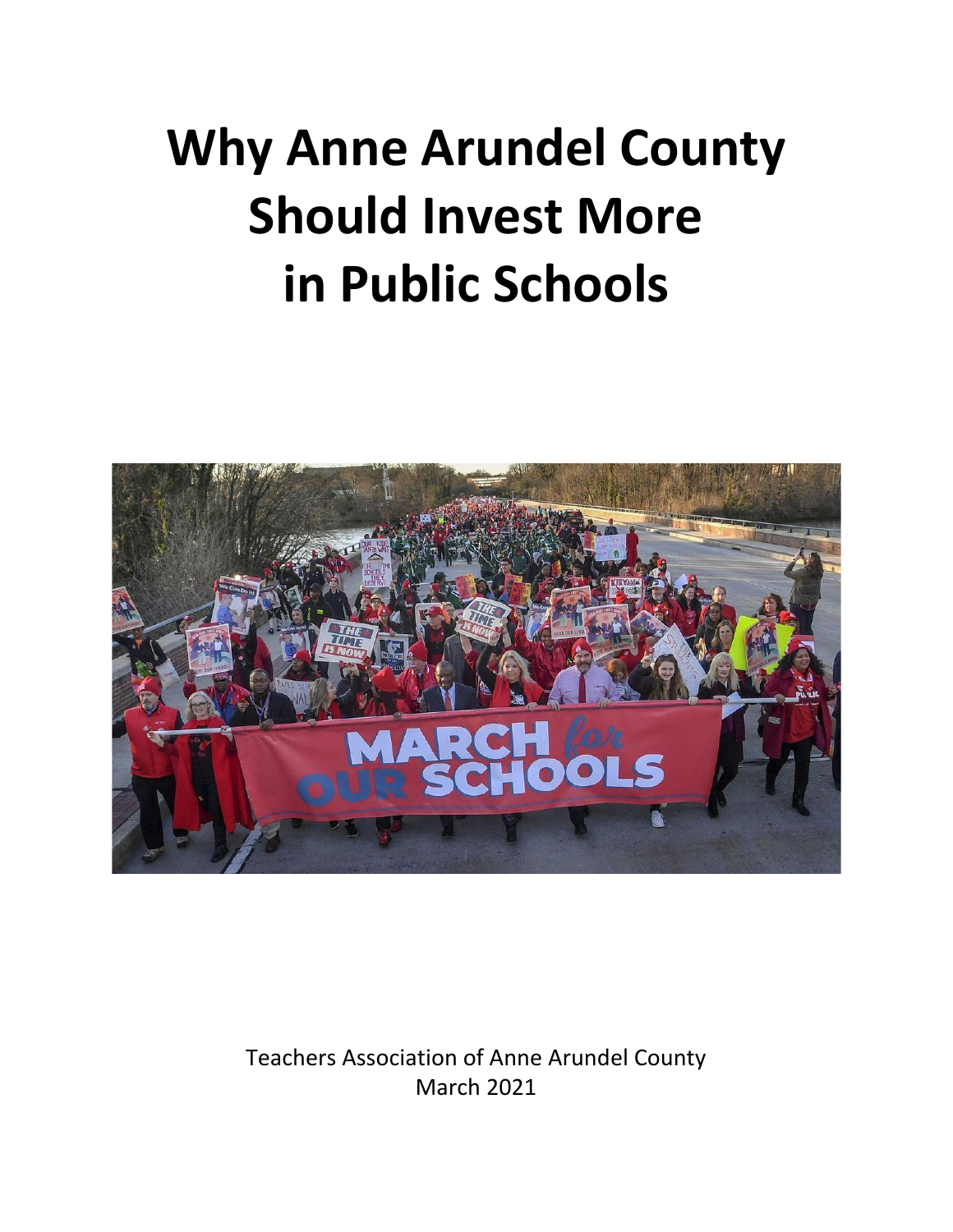#### **Executive Summary**

Public schools are critically important assets for all communities, including Anne Arundel County. The county government appropriates more than \$700 million a year in local funds for its schools, supporting more than 80,000 students and 10,000 employees. The county's local contribution per pupil is higher than many other counties in Maryland and county leaders have made progress over the last two years. But Anne Arundel County can and should do even better on school funding for the following reasons.

- The county is one of the wealthiest jurisdictions in Maryland. For the most recent years available, the county ranks third in net taxable income per capita, fifth in growth of net taxable income over the last decade, sixth in assessable base per capita, third in growth of assessable base over the last decade and fifth in wealth per student.
- Despite the above, the county ranks  $12<sup>th</sup>$  of 24 local jurisdictions in Maryland in the percentage of its local wealth it spends on schools.
- Enrollment in Anne Arundel County Public Schools (AACPS) has grown by 10% over the last decade, the third highest growth rate in Maryland. The percentages of students who are English language learners and who need free and reduced price meals are growing steadily, illustrating rising needs in the schools.
- Despite that, over the last twelve fiscal years, growth in the county's local per pupil contribution fell short of inflation six times. Over the 2010-2021 period, the local per pupil contribution went up by 21% while prices in the Baltimore metro area increased by 19%. That means that the county's local per pupil contribution is barely keeping up with inflation at a time of rising needs.
- Since FY10, the county's local contribution to schools has grown more slowly than its general fund and the unduplicated total of all its funds. Most major functions of county government have seen their budgets grow faster than the county's local contribution to schools.
- In 14 of the last 17 fiscal years, the county received more in general fund revenues than it projected in its approved budgets. On average, even including the three years of shortfall, actual general fund revenues exceeded budgeted revenues by \$31 million a year. None of this extra money was used to increase budgeted general fund appropriations for AACPS.
- As of the end of FY20, the county's fund balances were at or near all-time highs. That means that, at least as of June 30, 2020, the pandemic recession did not significantly damage the county's fund balances.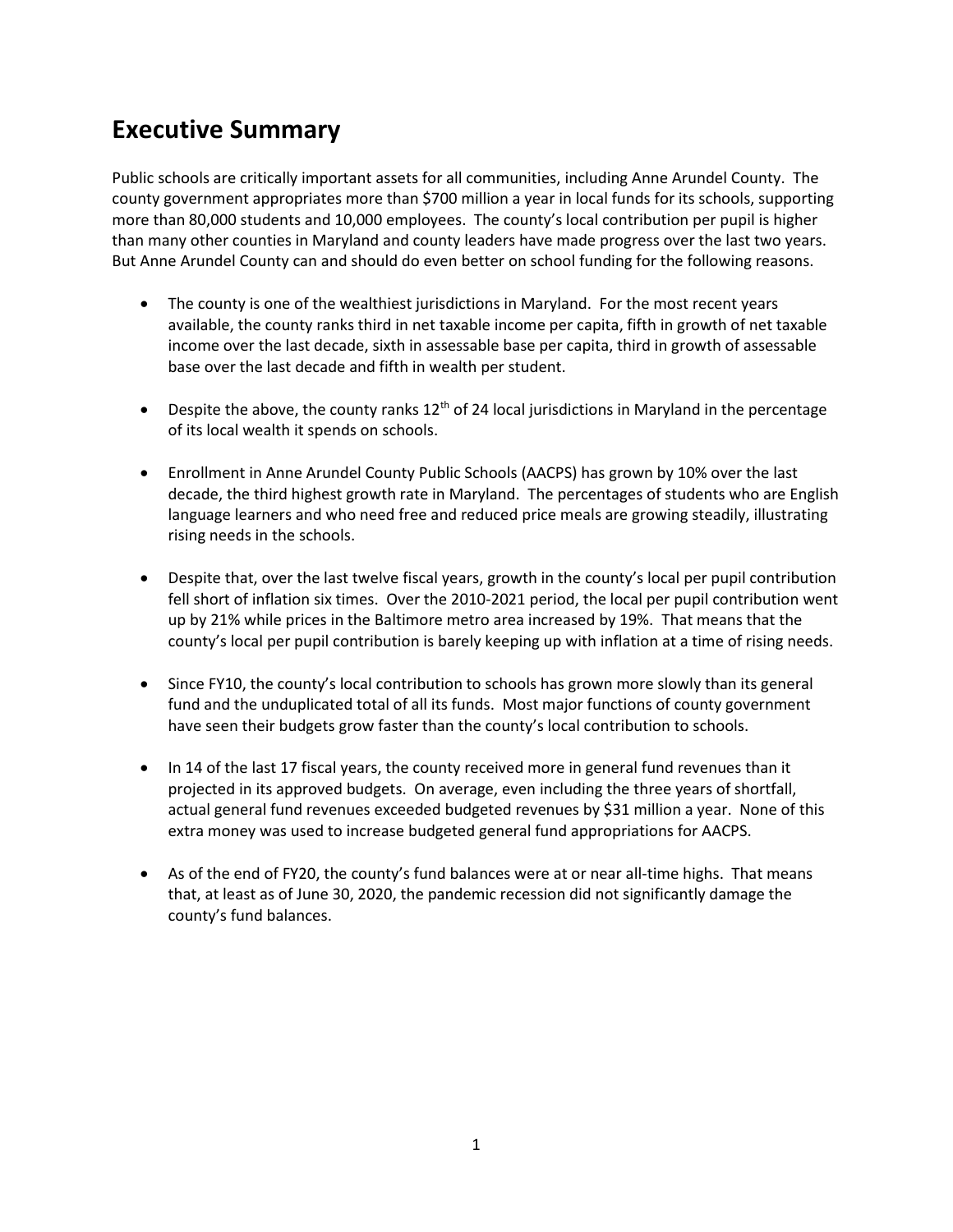#### **Anne Arundel County is One of the Wealthiest Counties in Maryland. And it's Getting Wealthier.**

By several measures, Anne Arundel County is one of the wealthiest counties in the state. The chart below shows net taxable income per capita in 2019 for each of Maryland's 24 local jurisdictions. Anne Arundel ranks third.



## **Net Taxable Income Per Capita, 2019**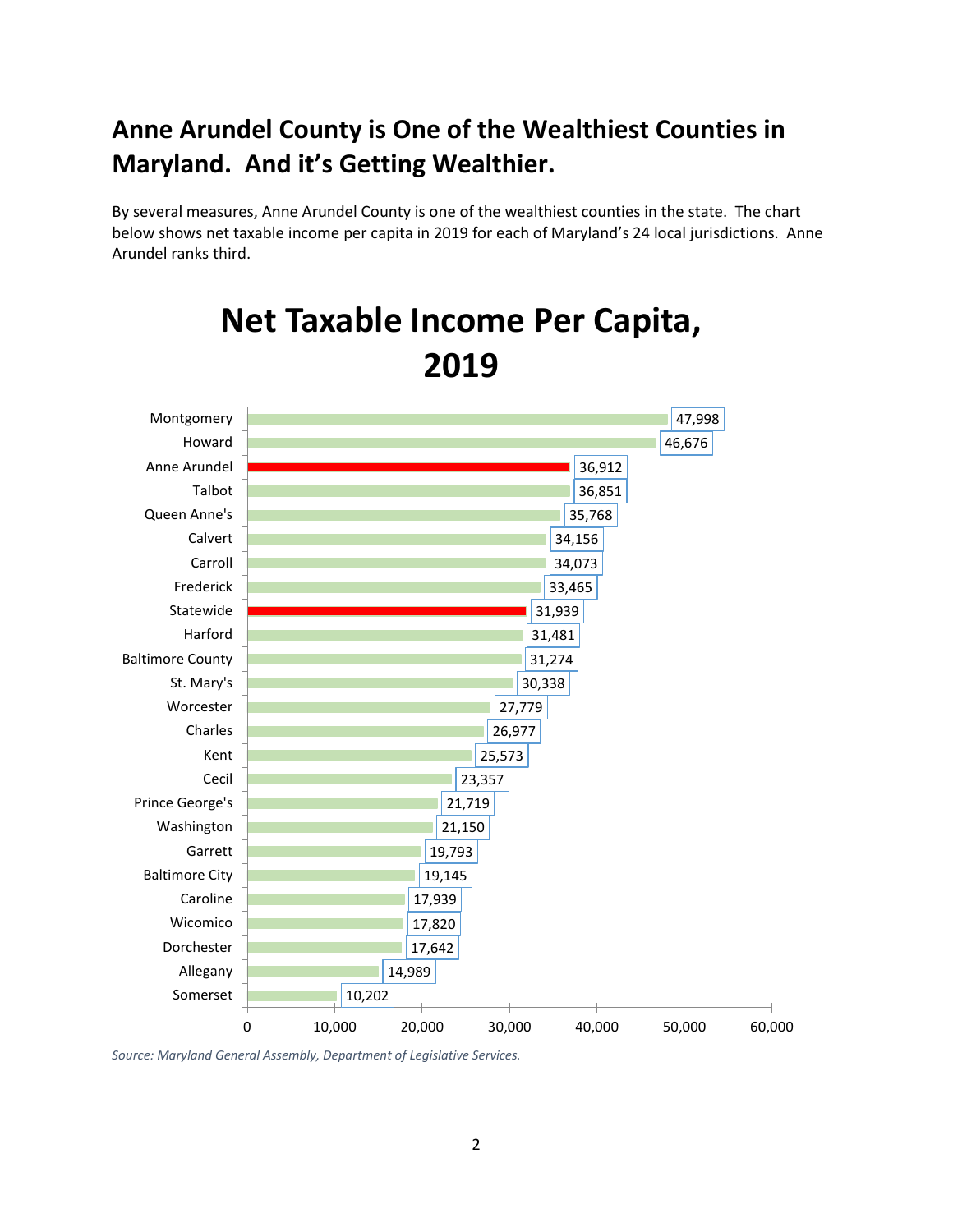The chart below shows growth in net taxable income from 2009 through 2019 by local jurisdiction. Anne Arundel ranks fifth of 24 jurisdictions.

### **Growth in Net Taxable Income, 2009-2019**

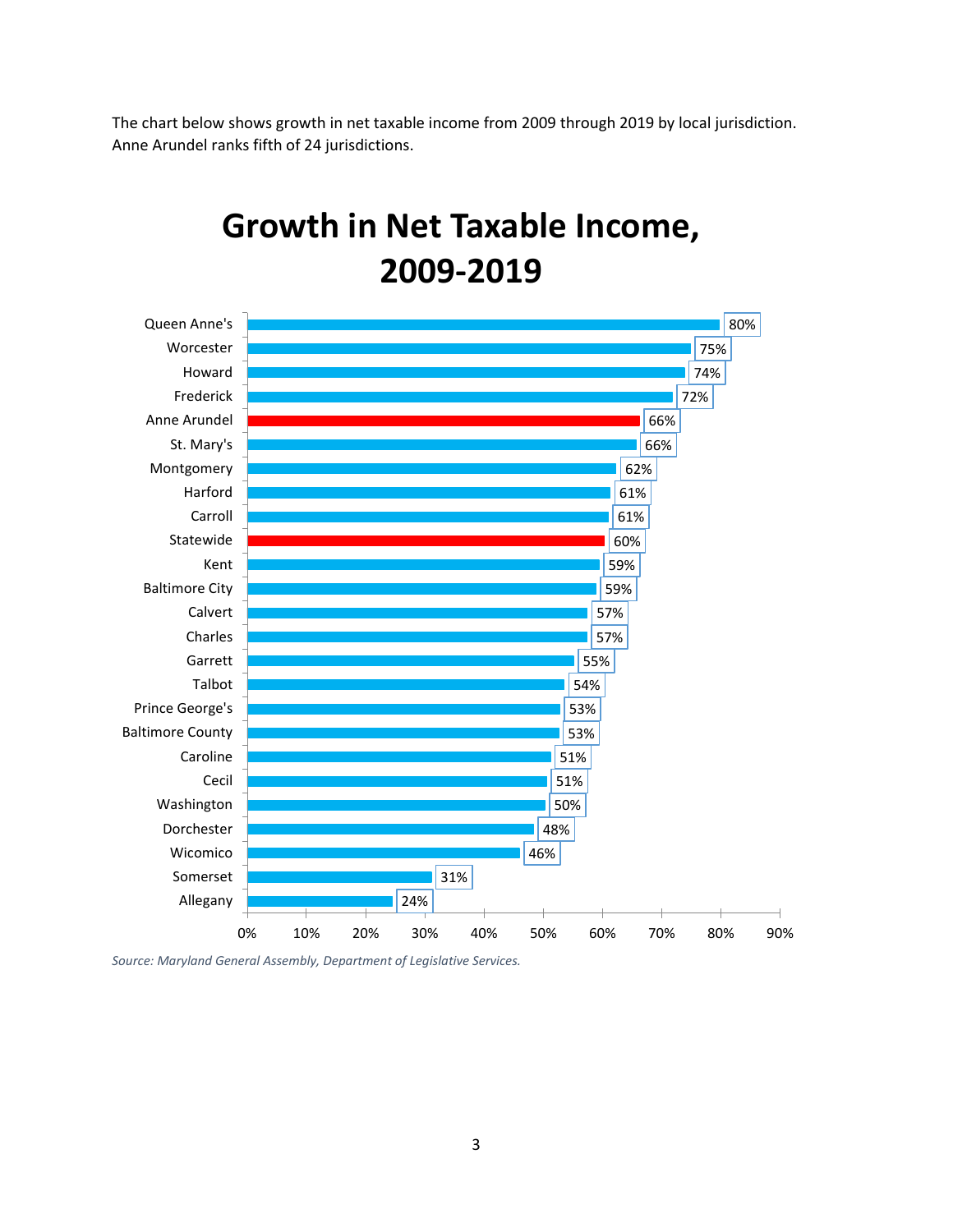The chart below shows assessable base per capita in FY21 by local jurisdiction. Anne Arundel ranks sixth of 24 jurisdictions.



#### **Assessable Base Per Capita, FY21**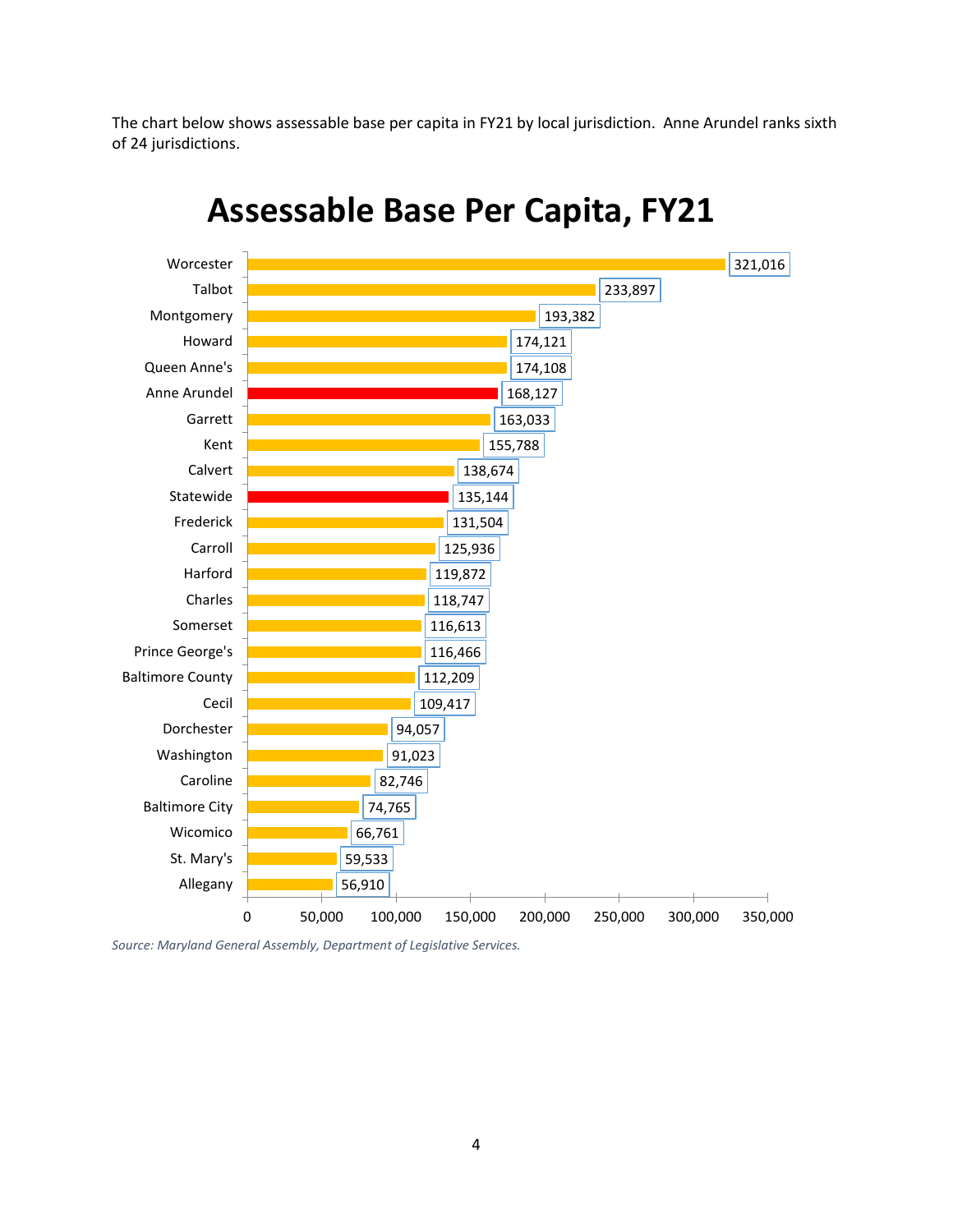The chart below shows growth in assessable base between FY11 and FY21 by local jurisdiction. Anne Arundel ranks third of 24 jurisdictions.

## **Growth in Assessable Base, FY11-21**

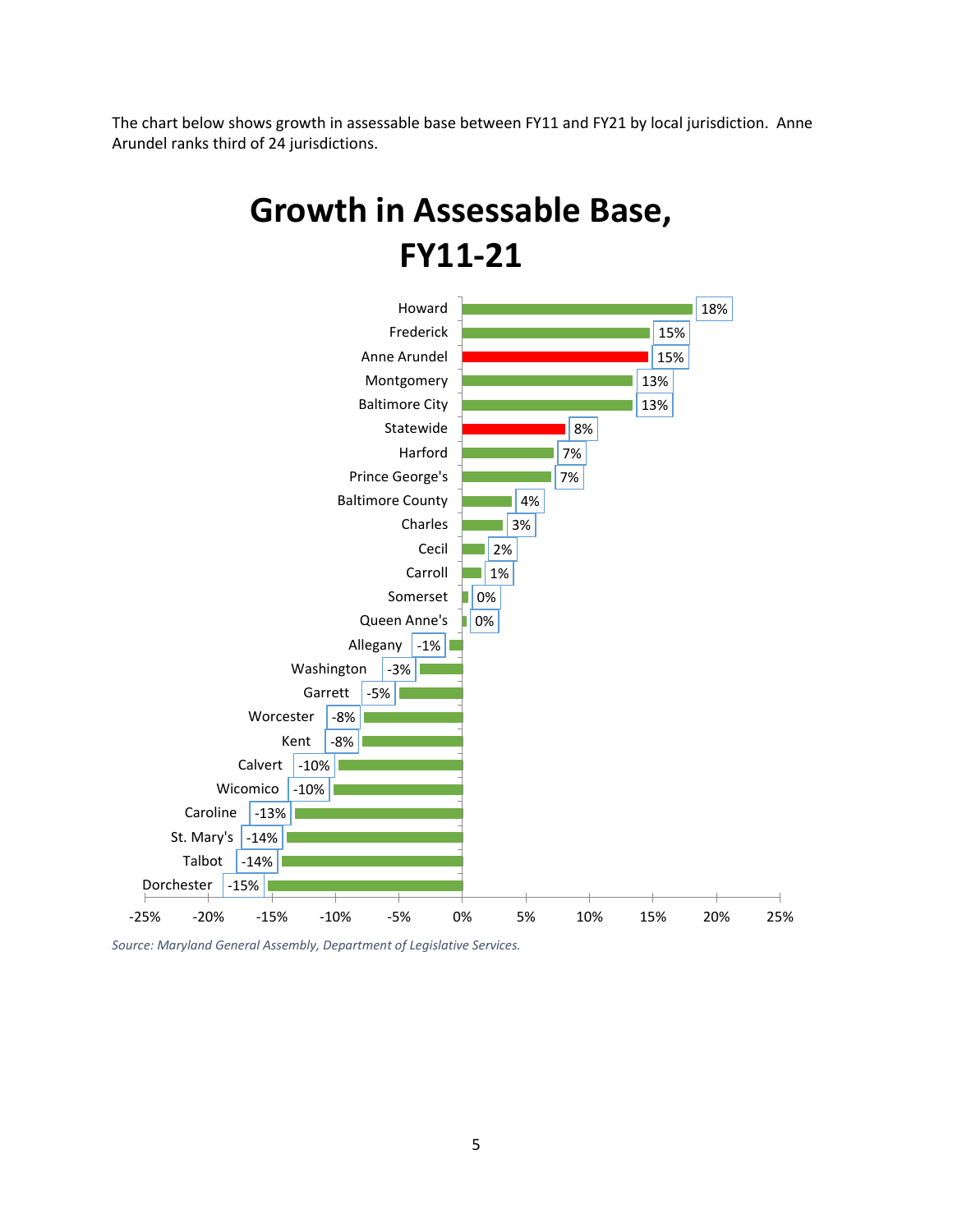The state government defines local wealth as including taxable income, real and public utility property assessments for state purposes and 50% of personal property assessments for county purposes. The chart below shows wealth per student by local jurisdiction in the 2018-2019 school year. Anne Arundel ranks fifth of 24 jurisdictions.

**Wealth Per Student,**



*Source: Maryland State Department of Education.*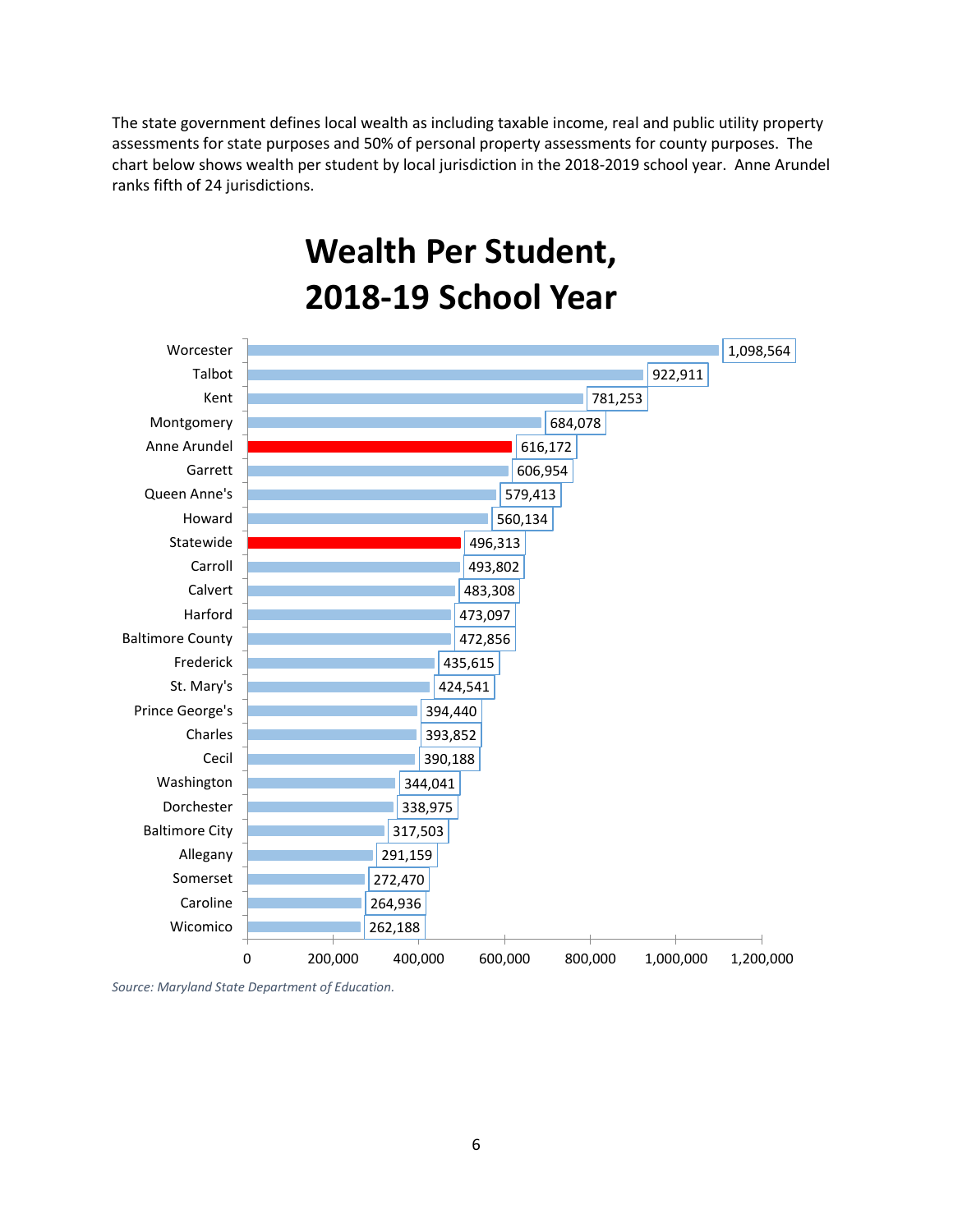#### **Anne Arundel County May Have Wealth, But the Share of Wealth it Sends to Public Schools is Mediocre.**

The state government defines local wealth as including taxable income, real and public utility property assessments for state purposes and 50% of personal property assessments for county purposes. According to the Maryland State Department of Education, Anne Arundel had a wealth level of \$51,015,963,910 in the 2018-19 school year and its combined local appropriations for schools, including current expenses, school construction and debt service, totaled \$827,213,426. This means that the county devoted 1.62% of its local wealth to schools. That ranks 12<sup>th</sup> of 24 local jurisdictions.



## **% of Local Wealth Spent on Schools, 2018-19 School Year**

*Source: Maryland State Department of Education.*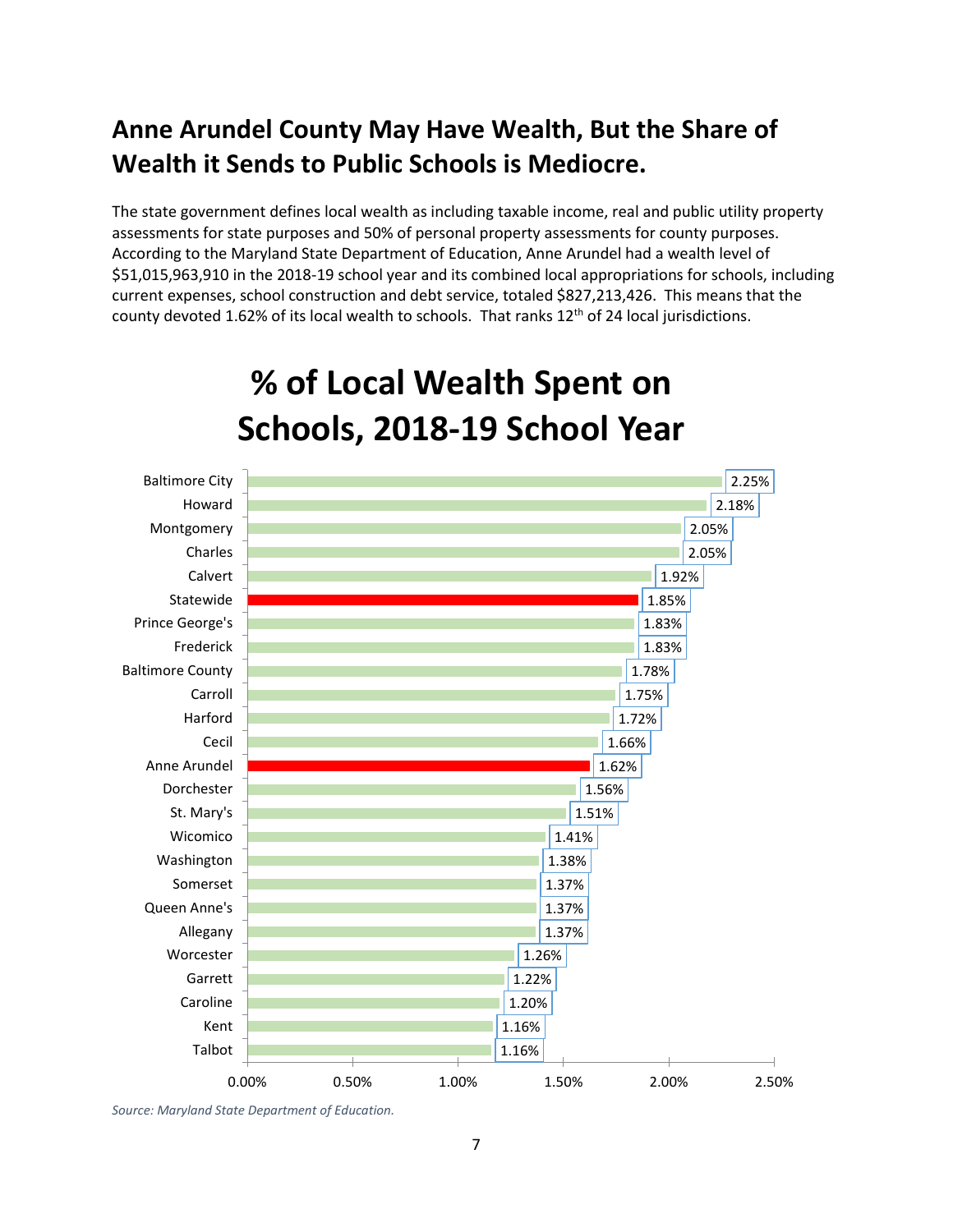#### **AACPS Enrollment is Growing Rapidly.**

AACPS is one of the fastest growing school districts in Maryland. According to the Maryland General Assembly's Department of Legislative Services, AACPS's enrollment has grown from 71,800 in FY07 to 81,154 in FY21. Enrollment dropped in FY21 as it did in almost every school district in the state but it could easily rebound as the pandemic winds down.



#### **AACPS Enrollment, FY07-21**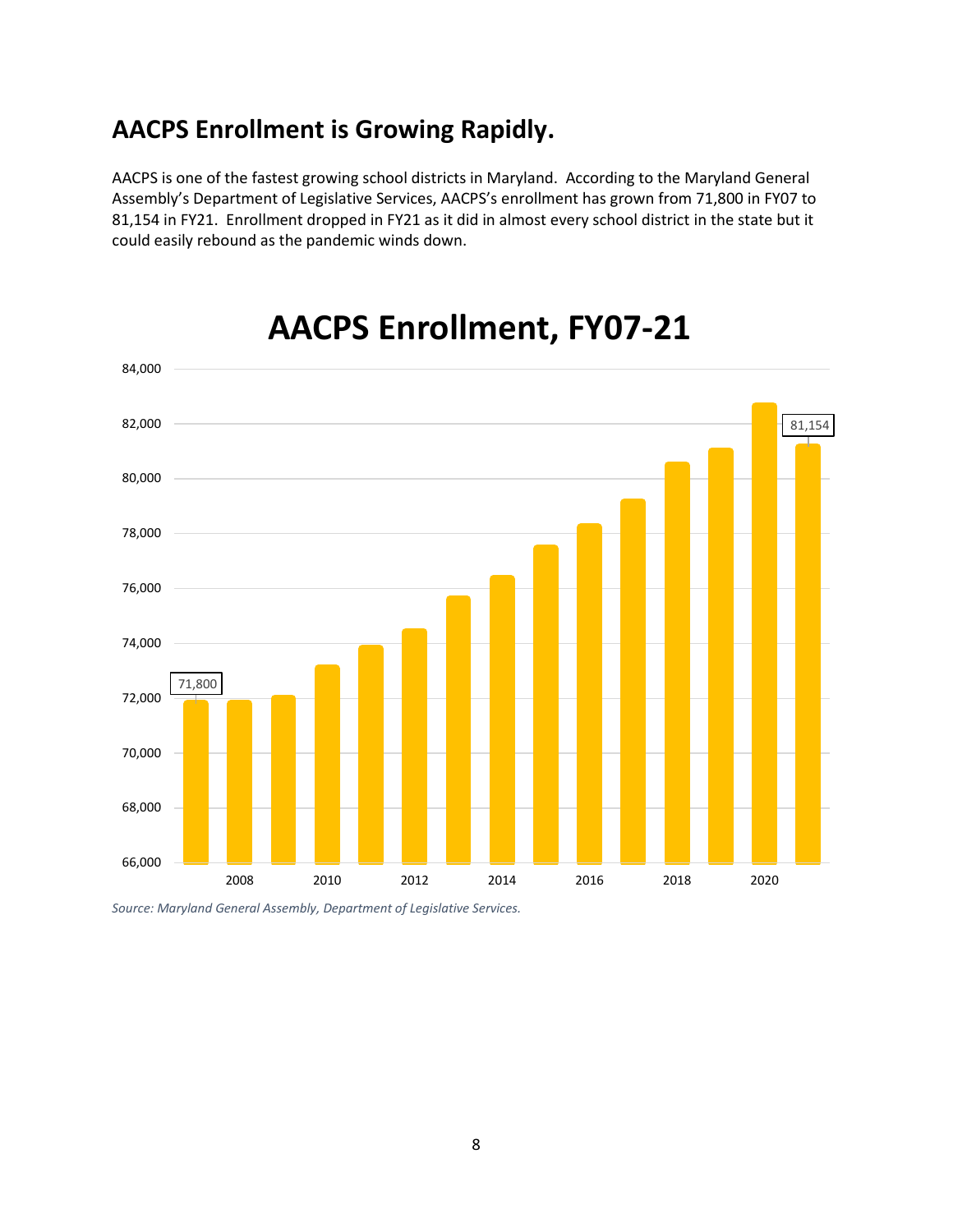The table below compares AACPS's enrollment growth over the last decade with other school districts in Maryland. AACPS's 10% increase in enrollment from FY11 through FY21 ranks third in the state, behind only Howard and Montgomery counties, and is more than double the state average.

## **Change in Public Schools Enrollment, FY11-21**

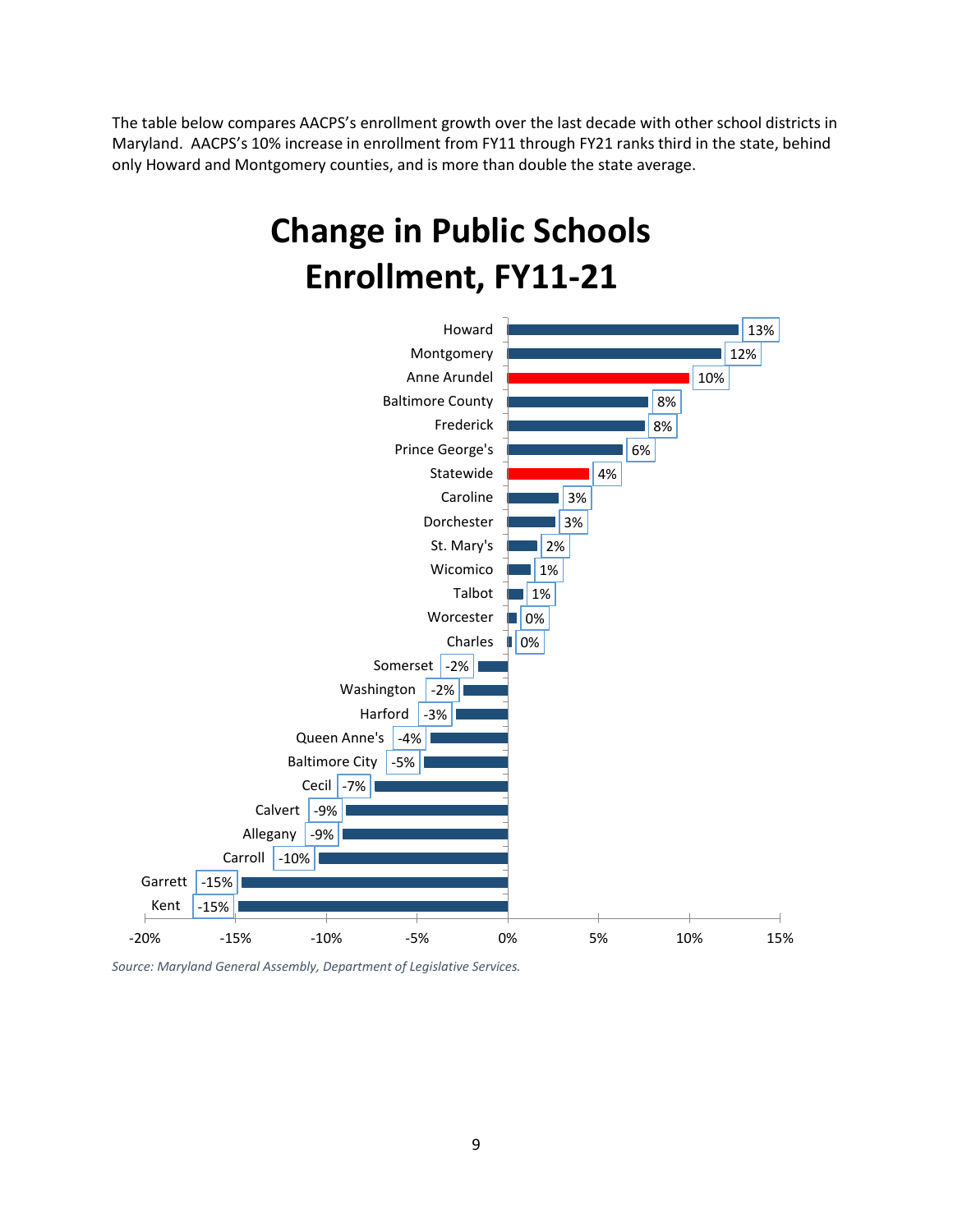#### **Needs in the Schools are Growing.**

Two student populations requiring extra resources are growing in AACPS. One of them is students receiving free and reduced price meals (FARMS). According to the Maryland State Department of Education, FARMS students have grown from 18% of AACPS students in the 2003-04 school year to 32% of AACPS students in the 2018-19 school year.



### **% of AACPS Students Receiving Free and Reduced Price Meals, FY04-19**

*Source: Maryland State Department of Education.*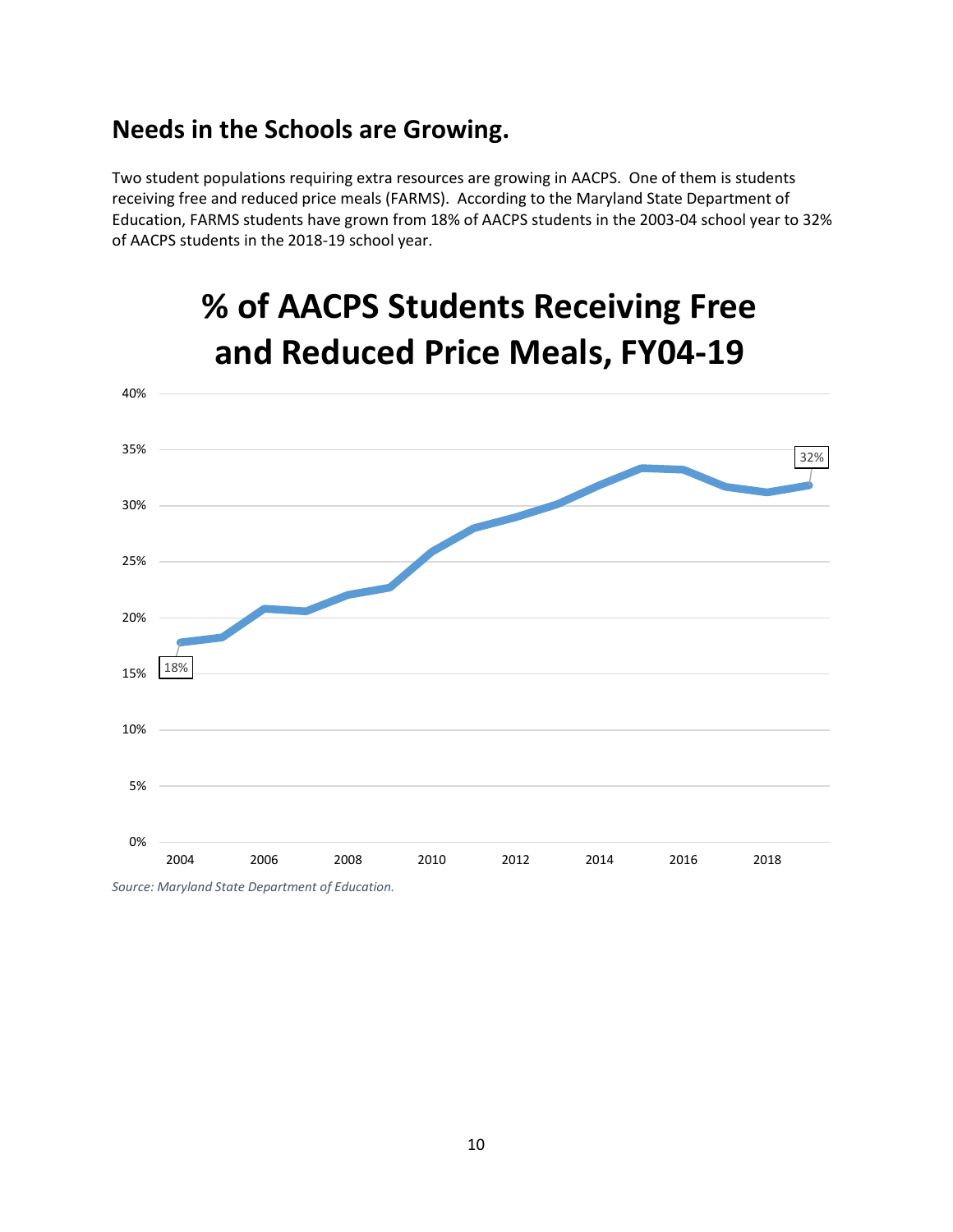Also growing are students identified as English learners. According to the Maryland General Assembly's Department of Legislative Services, these students accounted for 3.3% of AACPS students in FY11 and are projected to account for 8.1% of AACPS students in FY22.



# **% of AACPS Students Who Are**

*Source: Maryland General Assembly, Department of Legislative Services.*

With both FARMS students and English language learners on the rise, AACPS needs more resources per pupil to meet their needs. But for the most part, that's not happening.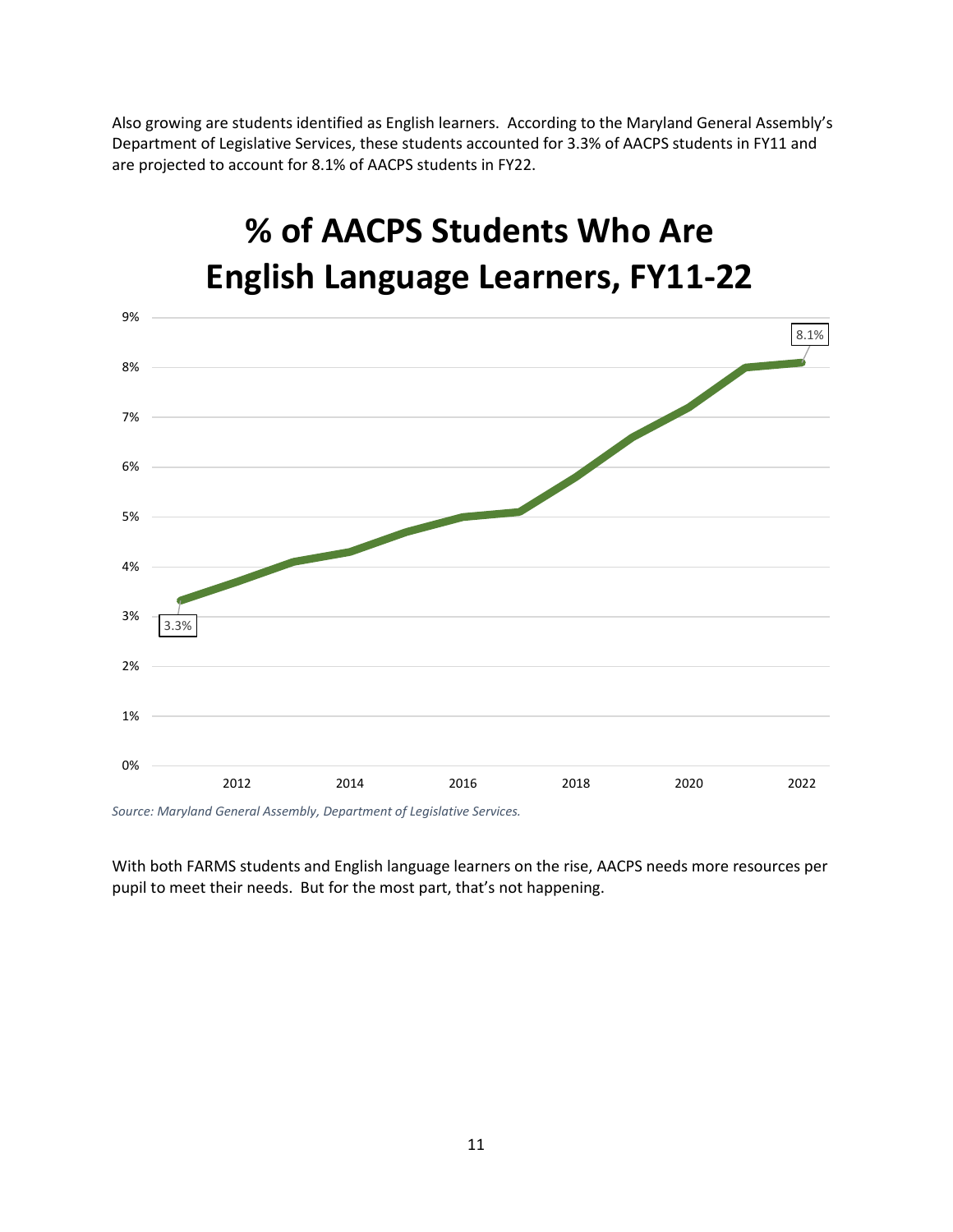#### **Growth in Local Per Pupil Contributions is Barely Keeping Pace with Inflation.**

In the last twelve fiscal years, the growth in Anne Arundel County's local contribution per pupil fell short of growth in the Baltimore-Columbia-Towson, MD CPI-U six times. Over the entire 2010-2021 period, the local per pupil contribution went up by 21% while prices in the Baltimore metro area increased by 19%. That means that despite the county's growing wealth and the needs in the school system, its local contribution to public schools has been barely keeping up with inflation.



## **Growth in Local Per Pupil Contribution vs Inflation, FY10-21**

*Sources: Maryland General Assembly, Department of Legislative Services; U.S. Bureau of Labor Statistics. 2021 inflation assumed at 1.1%, which was the change between February 2020 and February 2021.*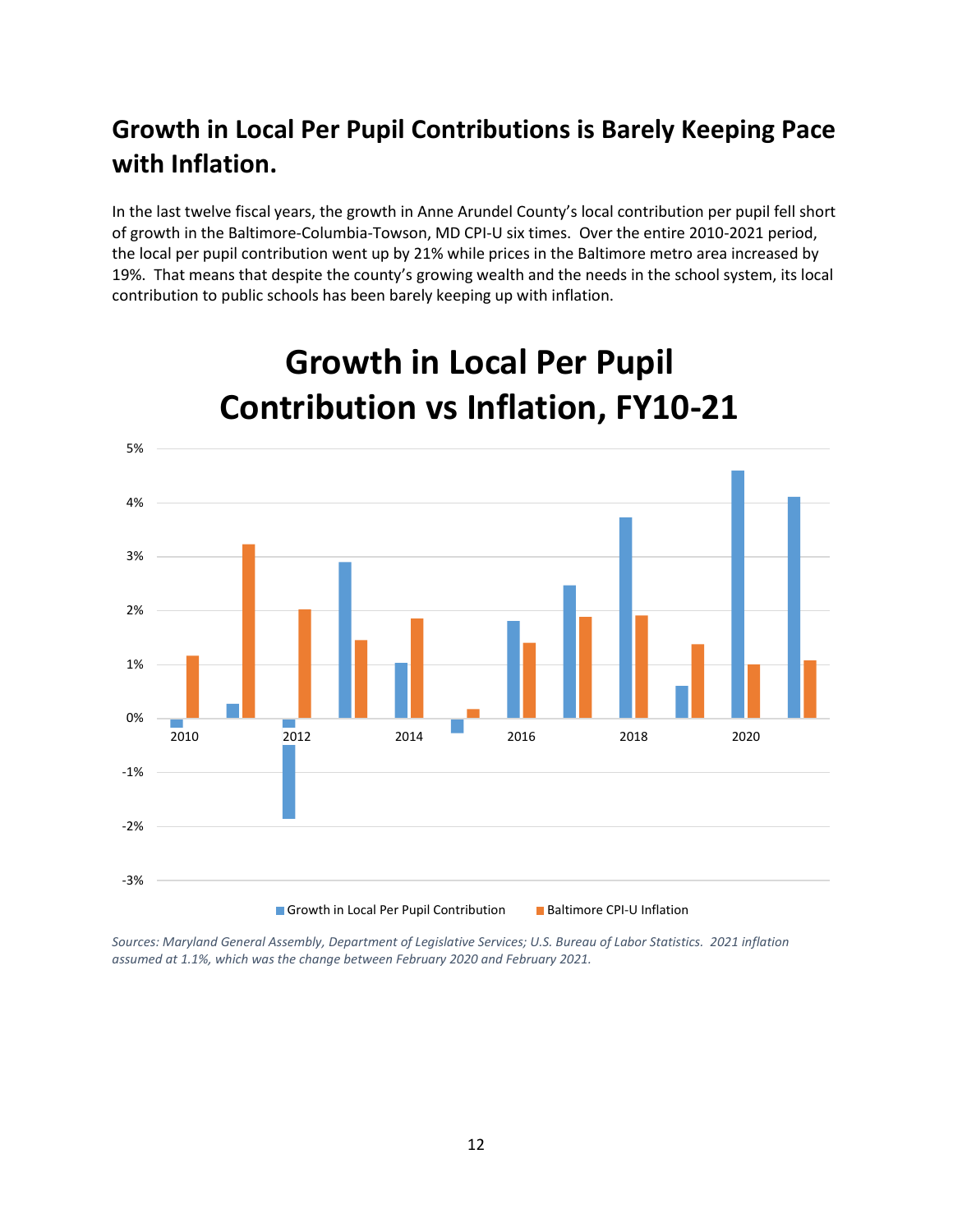#### **Over the Last Decade, Anne Arundel County's Contribution to the AACPS Operating Budget Has Been Growing More Slowly Than the Total County Budget.**

Anne Arundel County funds many things: schools, public safety, Anne Arundel Community College, libraries, parks, recreation and much more. The county's contribution to schools accounts for the majority of AACPS's operating budget. But despite growing enrollment in AACPS and growing needs in the schools, growth in the county's contribution to schools has been lower than the growth in its total budget.

Two measures are used to define total budget. The first is the county's total unduplicated operating budget. This adds together the county's general fund, its enterprise funds (which include waste and wastewater and also a recreation and parks child care fund), its four internal service funds, its sixteen special revenue funds and other funds operated by the county. It then subtracts transfers and other duplicated expenditures to avoid double counting and produces an unduplicated expenditure total. (The county budget publishes approved unduplicated expenditures but not actual unduplicated expenditures.)

Second, we look at growth in the county's general fund. This is the county's primary operating fund and it accounted for 61% of all unduplicated expenditures in the FY21 budget. The general fund pays for most governmental functions and is the source of the county's contribution to AACPS.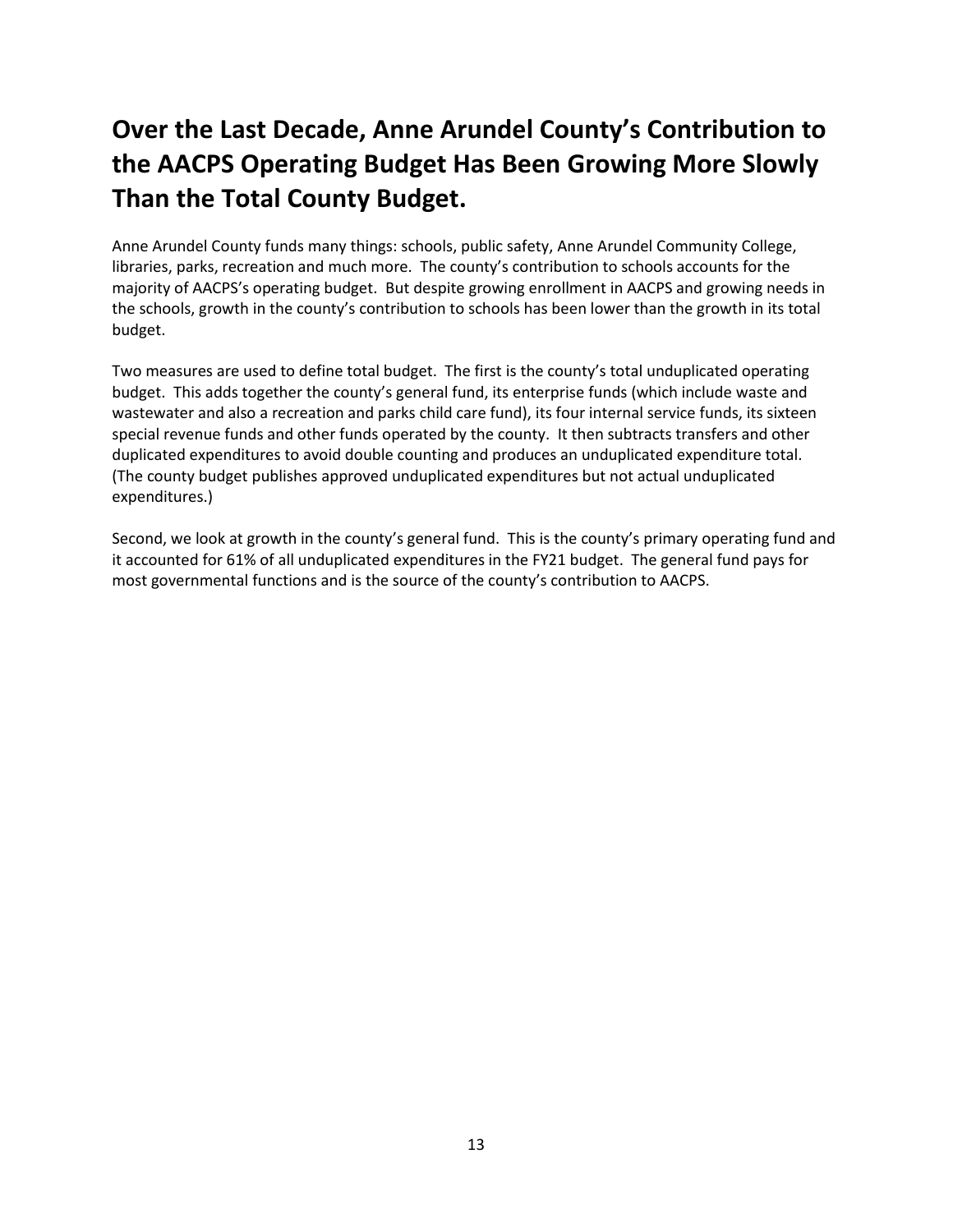The chart below shows growth in major spending categories in the county budget from FY10 (actual spending) to FY21 (the approved budget).

## **Growth in Expenditures by Department/Agency, FY10-21**



*Source: Anne Arundel County budgets. FY10 numbers are actual and FY21 numbers are approved. Unduplicated operating budget, all funds, only available as approved for FY10 and FY21.*

Over this period, growth in the county's contribution to AACPS lagged growth in unduplicated all funds and general fund revenues and expenditures. Growth in other revenues for AACPS, principally state aid and internally generated revenues, was responsible for most of the growth in AACPS's total budget.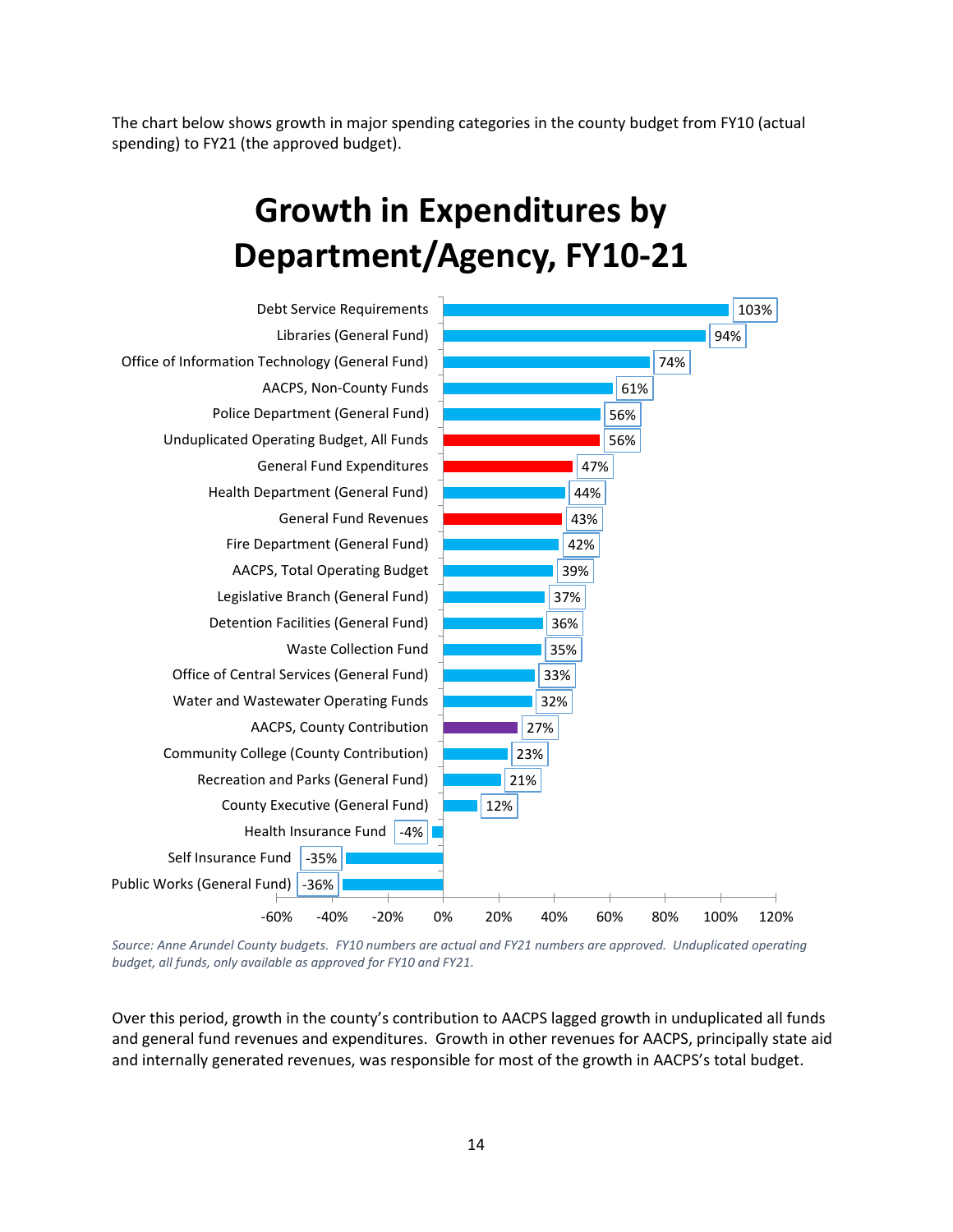The chart below shows the percentage of unduplicated all funds expenditures and general fund revenues accounted for by the county's contribution to AACPS since FY01. (Unduplicated all funds is available starting in FY06.) These percentages apply to approved budgets.

## **County Contribution to Schools % of Unduplicated All Funds and General Fund Revenues, FY01-21**



*Source: Anne Arundel County budgets.*

As a percentage of general fund revenues, the county's contribution to AACPS peaked at 50.2% in FY10 and was 44.6% in FY21. As a percentage of unduplicated all funds, the county's contribution to AACPS peaked at 33.0% in FY10 and was 26.7% in FY21. These declines are due to the fact that county spending has increased faster for most other major spending categories than for the county's contribution to AACPS.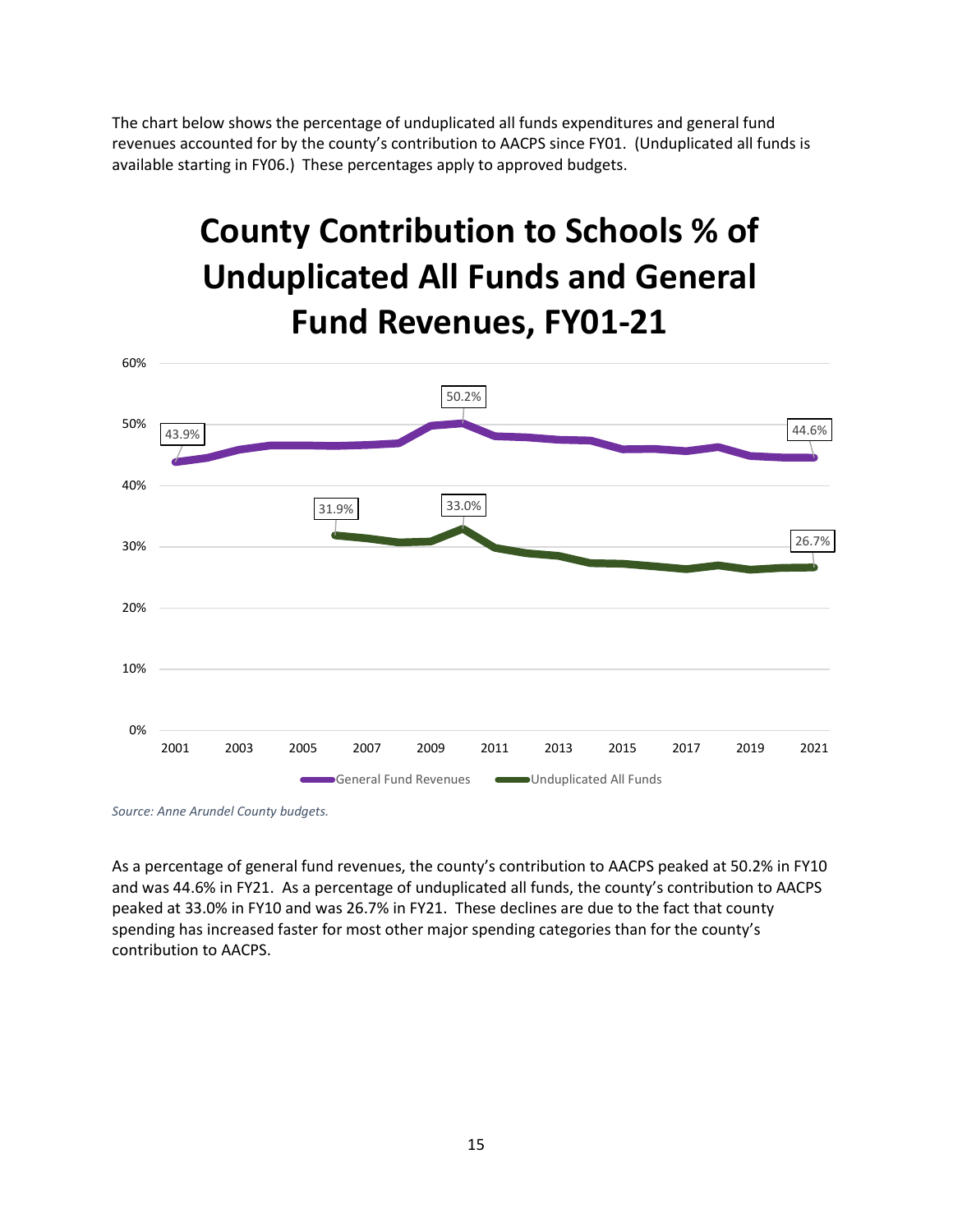#### **In Most Years, Anne Arundel County Underestimates its General Fund Revenues. That Means More Resources are Available for Schools.**

In its comprehensive annual financial reports (CAFRs), Anne Arundel County publishes a "Statement of Revenues, Expenditures, and Changes in Fund Balances - Budget and Actual." This statement contains projected general fund revenues and actual general fund revenues. In the 17 CAFRs from FY04 through FY20, actual general fund revenues exceeded revenues projected in final budgets 14 times. In 13 of those 14 years, actual revenues exceeded budgeted revenues by more than \$20 million.

FY20, the most recent CAFR available, provides an example. Below are general fund revenues by major category in both the final budget and actual.

| Final Budget, | Actual,       |                   |
|---------------|---------------|-------------------|
| <b>FY20</b>   | <b>FY20</b>   | <b>Difference</b> |
| \$747,069,000 | \$750,383,091 | +\$3,314,091      |
| 564,999,600   | 606,998,155   | +41,998,555       |
| 102,000,000   | 114,907,649   | +12,907,649       |
| 77,610,100    | 77,348,408    | $-261,692$        |
| 151,593,100   | 133,735,272   | $-17,857,828$     |
| 1,643,271,800 | 1,683,372,575 | +40,100,775       |
|               |               |                   |

In FY20, Anne Arundel's general fund received \$40 million more in revenues than was projected in its FY20 budget. This was despite the fact that the economic effects of the COVID pandemic began during FY20's fourth quarter.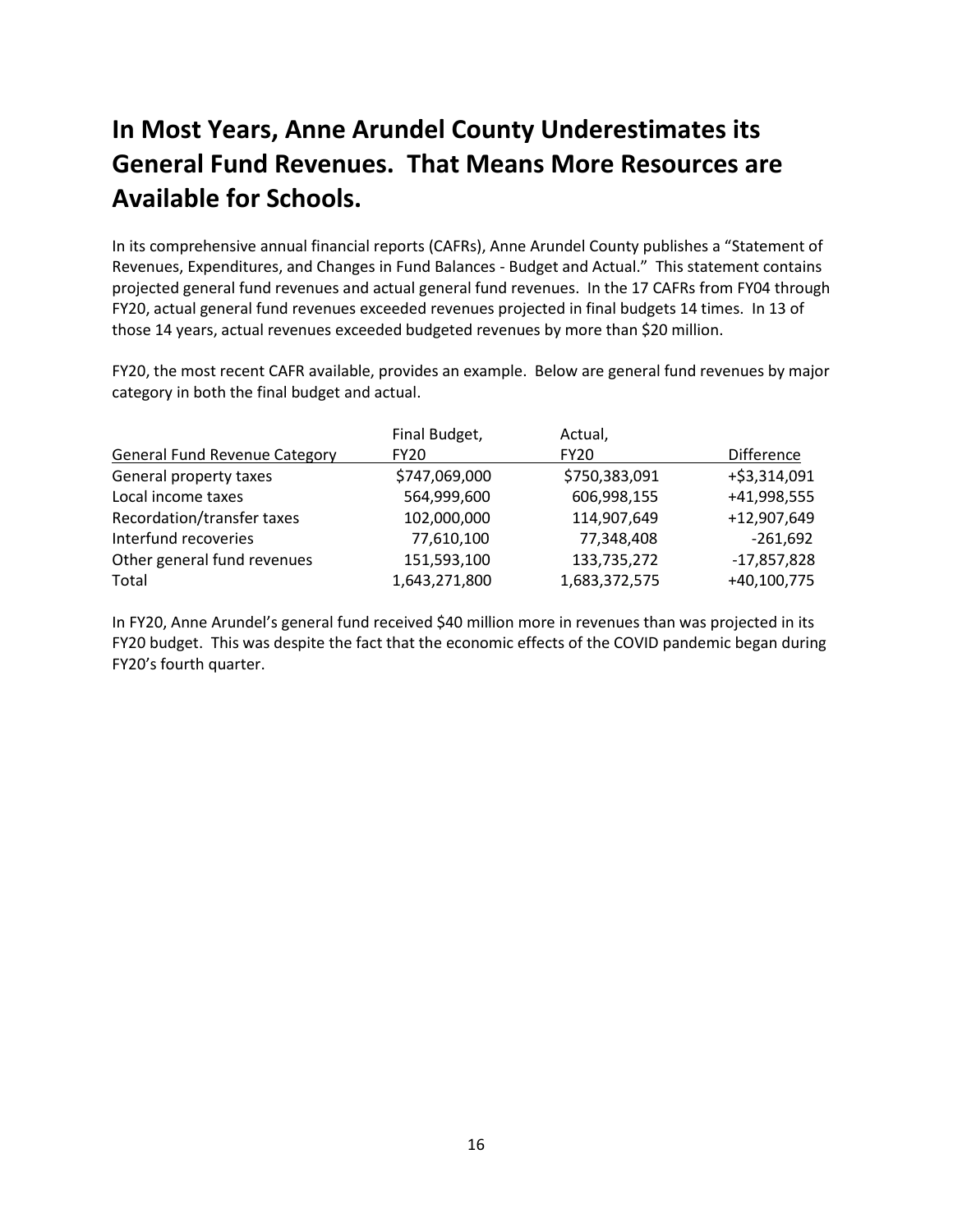As stated above, FY20 is part of a long-standing pattern. In most years, the county's general fund receives more revenues than is projected in its approved budgets. The chart below shows actual minus budgeted general fund revenues from FY04 through FY20. Positive numbers occur in years when actual revenues exceeded budgeted revenues. Negative numbers occur in years when actual revenues fell short of budgeted revenues. In 14 of these 17 years, actual general fund revenues exceeded budgeted general fund revenues. On average, even including the three years of shortfall, actual general fund revenues exceeded budgeted revenues by \$31 million a year. County appropriations to schools are made from the general fund.



## **General Fund Revenues: Actual Minus Final Budget, FY04-20**

*Source: Anne Arundel County comprehensive annual financial reports.*

Despite the fact that the county regularly receives more general fund revenues than are projected in its approved budgets, none of the CAFRs show the county using the extra money to increase its budgeted contribution to AACPS.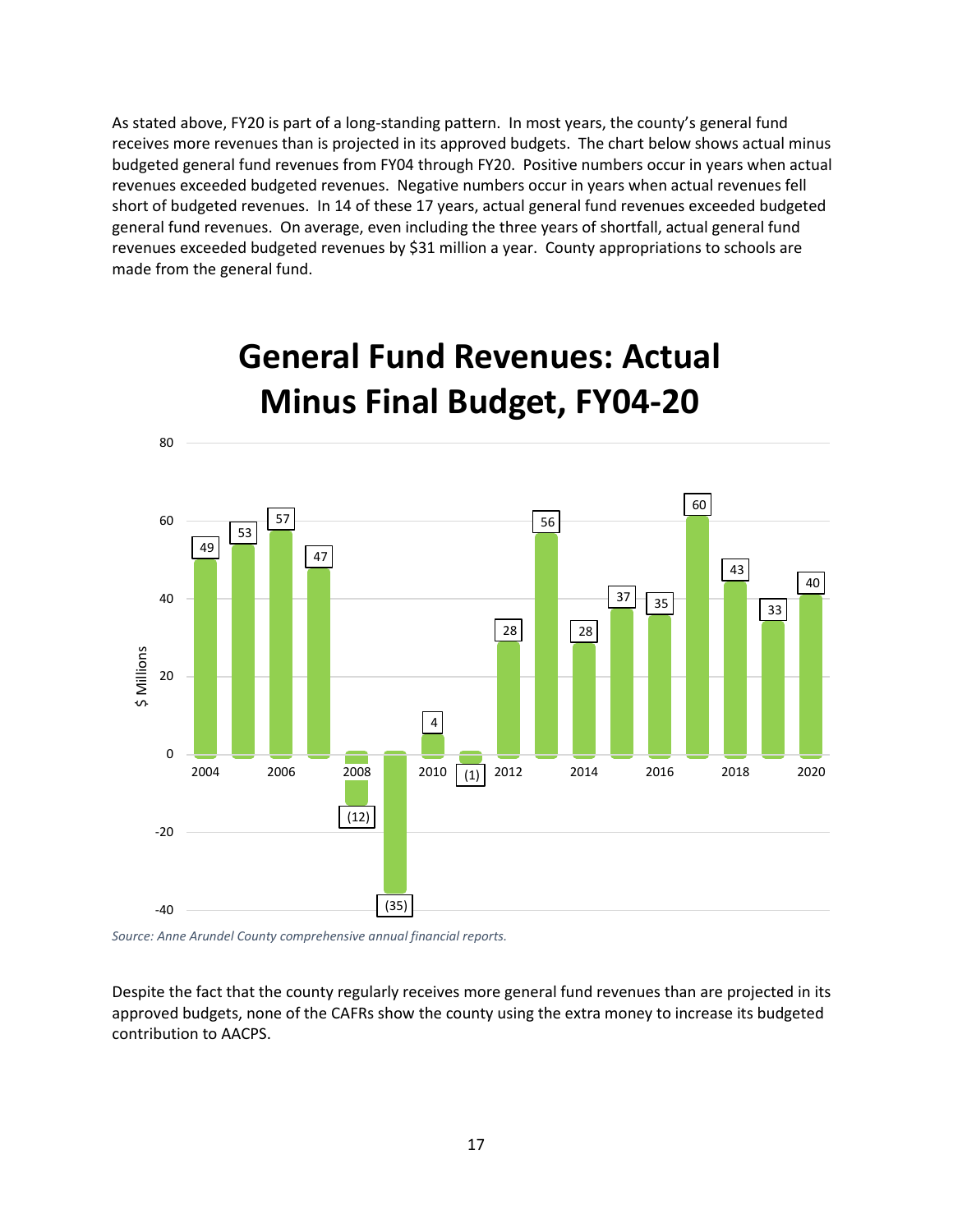#### **In FY20, the County's Fund Balances Were at or Near All-Time Highs Despite the COVID Pandemic.**

Fund balance is the difference between the assets and liabilities of a fund. Fund balances may be carried over from one fiscal year to another. If fund revenues are not sufficient to cover fund expenditures, fund balances may be tapped to cover the difference so long as they are positive.

In FY20, Anne Arundel County had four major governmental funds – the general fund, the grants/special revenue fund, the impact fees/capital projects fund and the general county capital projects fund. It also had 26 smaller non-major governmental funds. The county's CAFRs report fund balances for all of these funds each year.

Fund balances vary by type. Not all fund balances are subject to the unfettered discretion of county policy makers. The five main categories of fund balance are:

Non-spendable: This classification includes amounts that cannot be spent because they either (a) are not in spendable form or (b) are legally or contractually required to be maintained intact. The County has classified inventories and prepaid items as non-spendable.

Restricted: This classification includes amounts for which constraints have been placed on the use of the resources either (a) externally imposed by creditors (such as through a debt covenant), grantors, contributors, or laws or regulations of other governments, or (b) imposed by law through constitutional provisions or enabling legislation.

Committed: This classification includes amounts that can be used only for specific purposes pursuant to constraints imposed by formal action of the County's highest level of decision making authority through the passing of ordinances. These amounts cannot be used for any other purpose unless the County Council removes or changes the ordinance that was employed when the funds were initially committed.

Assigned: This classification includes amounts that are constrained by the County's intent to be used for a specific purpose, but are neither restricted nor committed. The policy to assign funds is established through the Annual Budget and Appropriation Ordinance each year which is approved by both the County Council and the County Executive.

Unassigned: Other fund balances that do not fall into the above categories.